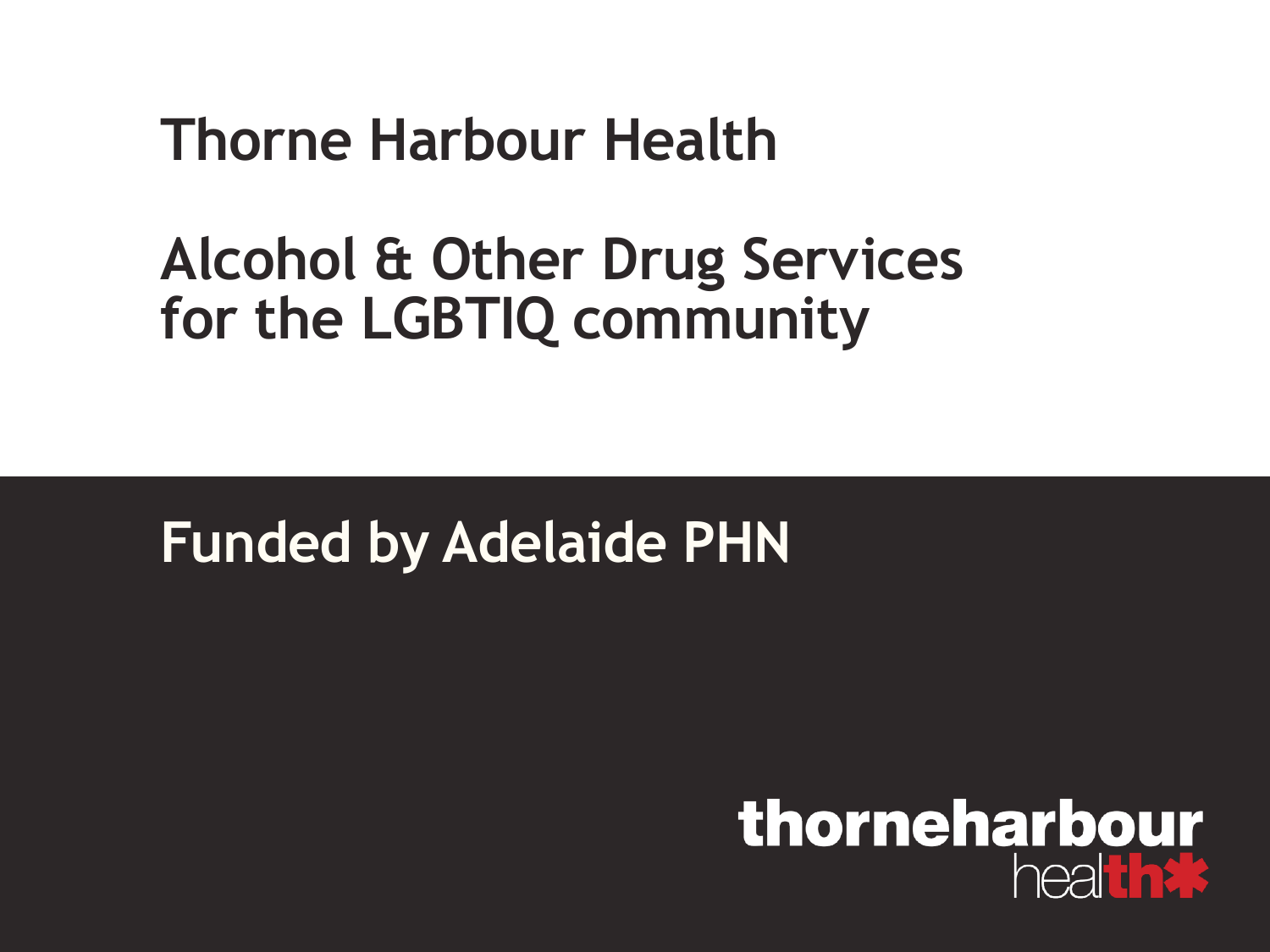#### **Who are we?**



- LGBTI community-controlled NFP, governed by our members, and working for our sex, sexuality and gender diverse communities
- Founded in Melbourne in the early days of the HIV/AIDS crisis in the 1980s
- Now provide a range of services to the broader LGBTI community, including:
	- Health promotion
	- Family violence
	- General counselling
	- GP clinics, including EQUINOX trans and gender diverse health service
	- HIV services
- Have been delivering AOD services in Victoria since 2010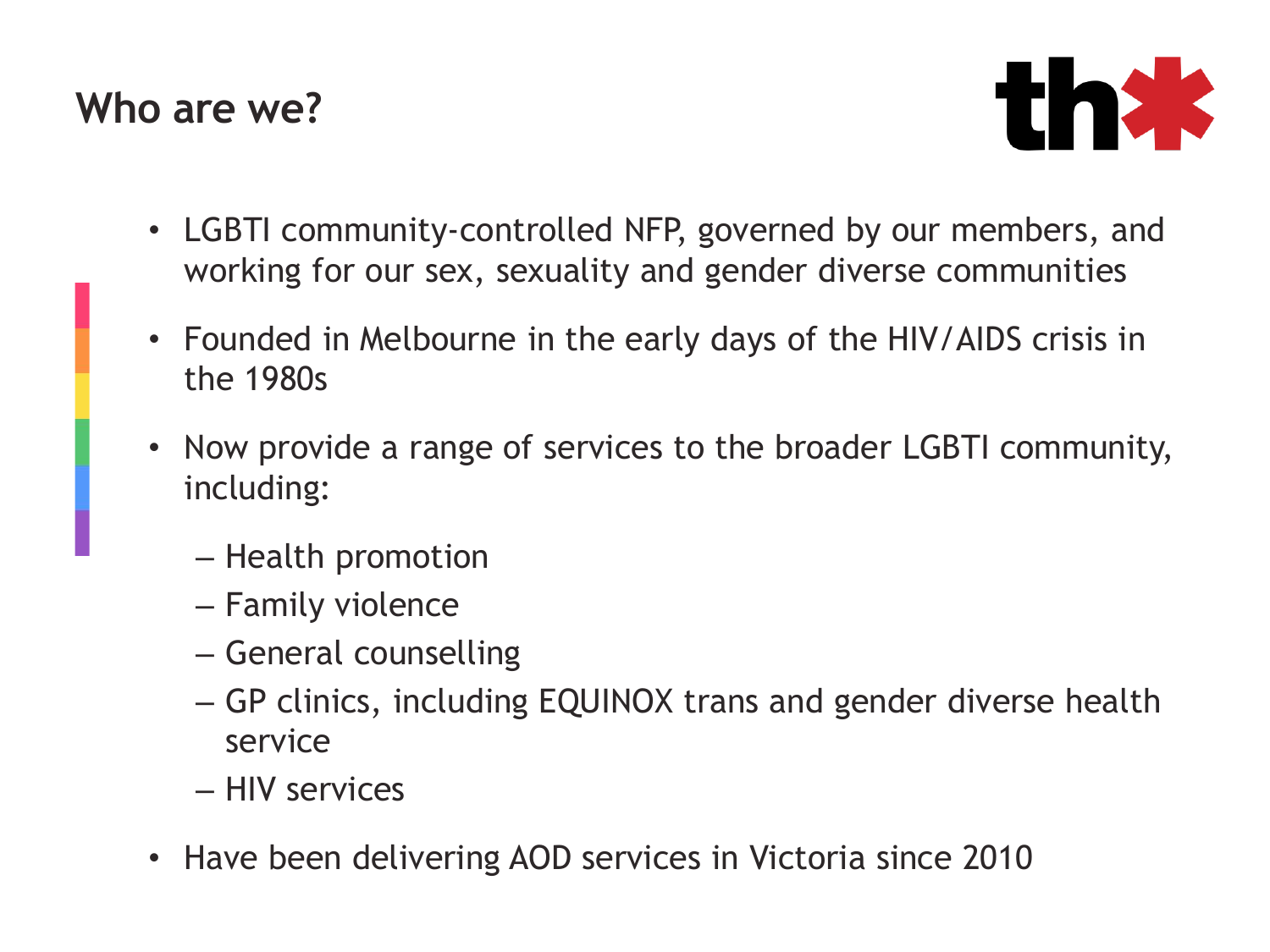

#### **We already have a presence in SA!**

# **SAMESH**

South Australia Mobilisation + Empowerment for Sexual Health

57 Hyde St, Adelaide

Created in 2015 as part of a joint initiative between lead agency, SHINE SA and Thorne Harbour Health to provide community driven education, training and advocacy around sexual health and HIV.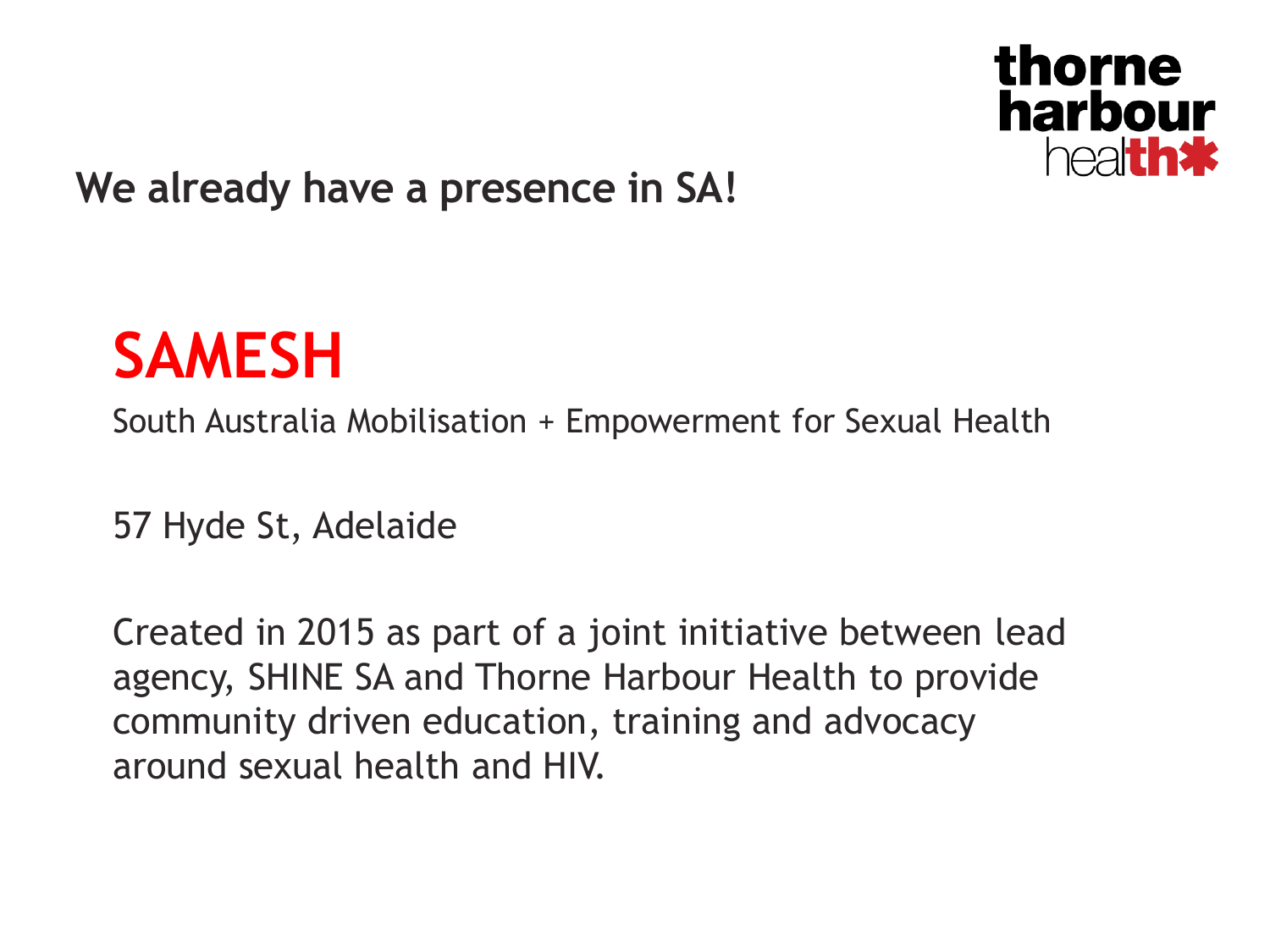

#### **What will we deliver?**

- Intake and assessment
- Brief intervention
	- $-1-3$  sessions
	- Screening, provision of feedback, information and education, motivational interviewing, post treatment 'tune up'
- Counselling
	- Up to 12 sessions
	- Aim to cease or reduce use, reduce harms
- Care and Recovery coordination (case work)
	- For clients with higher needs/complexity or at increased risk, or who need support to coordinate different treatment types (withdrawal, rehab, counselling)
- Peer support/recovery groups
- Sector capacity building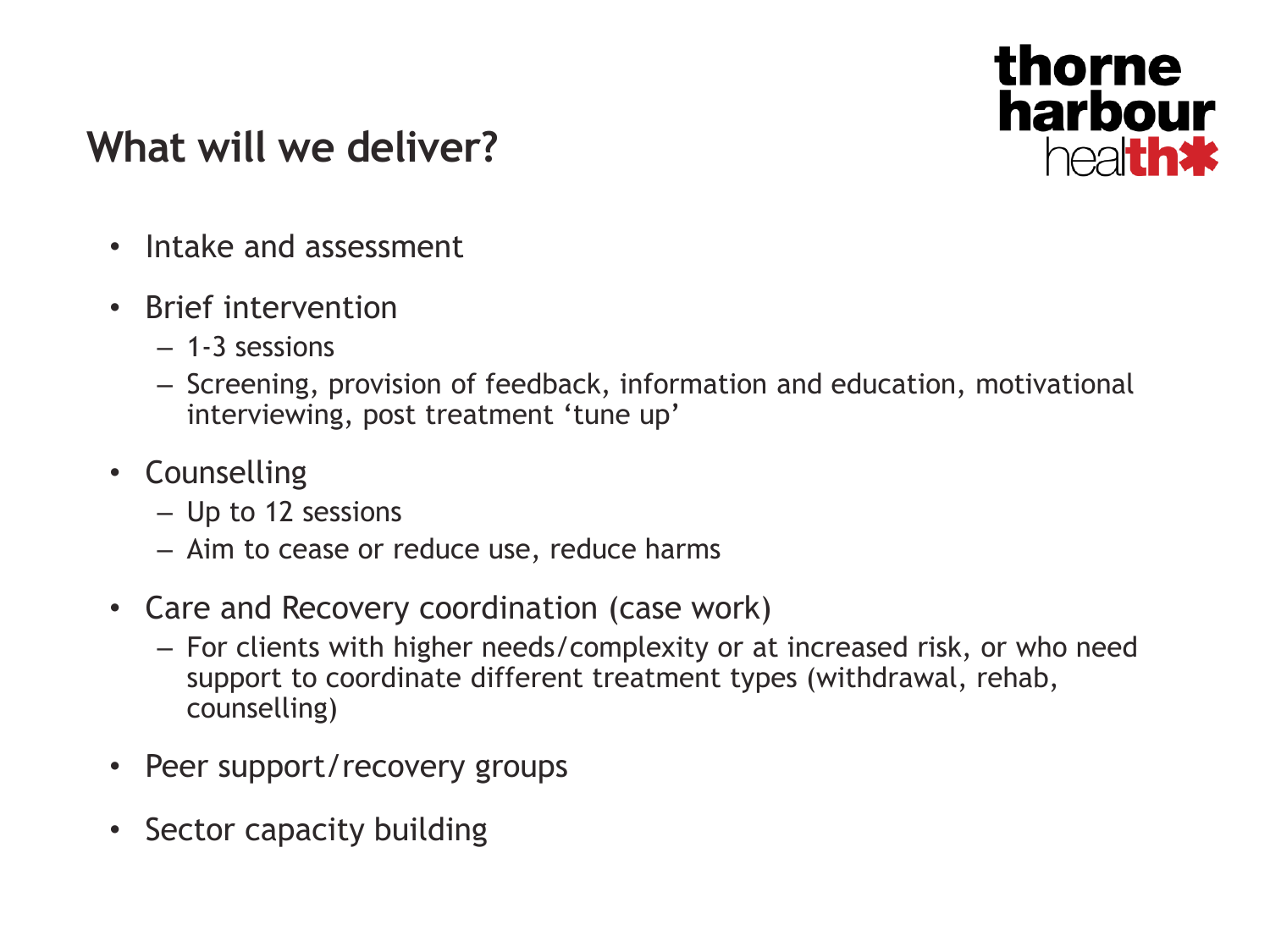# **Client journey**